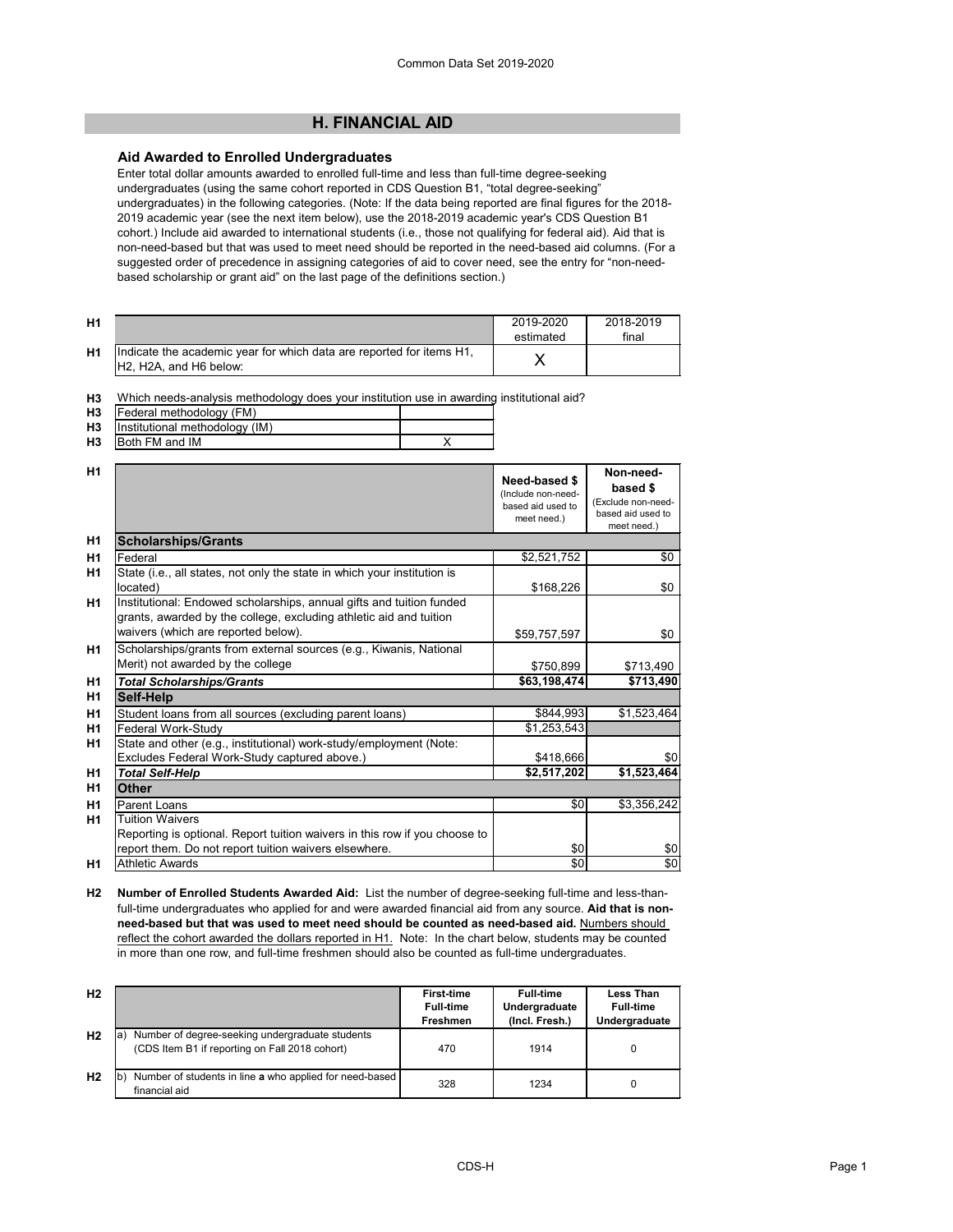| H <sub>2</sub> |    | Number of students in line <b>b</b> who were determined to<br>have financial need                                                                                                                                                                                                            | 270         | 1099         | $\Omega$ |
|----------------|----|----------------------------------------------------------------------------------------------------------------------------------------------------------------------------------------------------------------------------------------------------------------------------------------------|-------------|--------------|----------|
| H <sub>2</sub> | d) | Number of students in line c who were awarded any<br>financial aid                                                                                                                                                                                                                           | 270         | 1099         | $\Omega$ |
| H <sub>2</sub> | e) | Number of students in line <b>d</b> who were awarded any<br>need-based scholarship or grant aid                                                                                                                                                                                              | 266         | 1086         | 0        |
| H <sub>2</sub> |    | Number of students in line d who were awarded any<br>need-based self-help aid                                                                                                                                                                                                                | 233         | 970          | $\Omega$ |
| H <sub>2</sub> | g) | Number of students in line d who were awarded any non-<br>need-based scholarship or grant aid                                                                                                                                                                                                | $\Omega$    | 0            | $\Omega$ |
| H <sub>2</sub> | h) | Number of students in line d whose need was fully met<br>(exclude PLUS loans, unsubsidized loans, and private<br>alternative loans)                                                                                                                                                          | 270         | 1099         | $\Omega$ |
| H <sub>2</sub> |    | On average, the percentage of need that was met of<br>students who were awarded any need-based aid.<br>Exclude any aid that was awarded in excess of need as<br>well as any resources that were awarded to replace EFC<br>(PLUS loans, unsubsidized loans, and private alternative<br>loans) | 100.0%      | 100.0%       | 0.0%     |
| H <sub>2</sub> |    | The average financial aid package of those in line d.<br>Exclude any resources that were awarded to replace<br>EFC (PLUS loans, unsubsidized loans, and private<br>alternative loans)                                                                                                        | \$59,559    | 58,806<br>\$ | \$       |
| H <sub>2</sub> | k) | Average need-based scholarship and grant award of<br>those in line e                                                                                                                                                                                                                         | \$58,697    | 57,760<br>\$ | \$       |
| H <sub>2</sub> |    | Average need-based self-help award (excluding PLUS<br>loans, unsubsidized loans, and private alternative loans)<br>of those in line f                                                                                                                                                        | \$<br>2,006 | 1,959<br>\$  | \$       |
| H <sub>2</sub> |    | m) Average need-based loan (excluding PLUS loans,<br>unsubsidized loans, and private alternative loans) of<br>those in line f who were awarded a need-based loan                                                                                                                             | \$<br>332   | \$<br>389    | \$       |

**H2A Number of Enrolled Students Awarded Non-need-based Scholarships and Grants**: List the number of degree-seeking full-time and less-than-full-time undergraduates who had no financial need and who were awarded institutional non-need-based scholarship or grant aid. Numbers should reflect the cohort awarded the dollars reported in H1. Note: In the chart below, students may be counted in more than one row, and full-time freshmen should also be counted as full-time undergraduates.

| H2A               |                                                                                                                                                                                                                  | <b>First-time</b><br><b>Full-time</b><br><b>Freshmen</b> | <b>Full-time</b><br><b>Undergrad</b><br>(Incl. Fresh.) | <b>Less Than</b><br><b>Full-time</b><br><b>Undergrad</b> |
|-------------------|------------------------------------------------------------------------------------------------------------------------------------------------------------------------------------------------------------------|----------------------------------------------------------|--------------------------------------------------------|----------------------------------------------------------|
| $H2A \ln$         | Number of students in line a who had no financial need<br>and who were awarded institutional non-need-based<br>scholarship or grant aid (exclude those who were<br>awarded athletic awards and tuition benefits) | 0                                                        | 0                                                      | 0                                                        |
| $H2A$ (o)         | Average dollar amount of institutional non-need-based<br>scholarship and grant aid awarded to students in line n                                                                                                 | \$0                                                      | \$0                                                    | \$0                                                      |
| $H2A$ $ p\rangle$ | Number of students in line a who were awarded an<br>institutional non-need-based athletic scholarship or grant                                                                                                   | 0                                                        | 0                                                      | 0                                                        |
| H2A  q            | Average dollar amount of institutional non-need-based<br>athletic scholarships and grants awarded to students in<br>line <b>p</b>                                                                                | \$0                                                      | \$0                                                    | \$0                                                      |

**H3** Incorporated into H1 above.

**Note:** These are the graduates and loan types to include and exclude in order to fill out CDS H4 and H5.

Include: \* 2019 undergraduate class: all students

who started at your institution as first- time

students and received a bachelor's degree

between July 1, 2018 and June 30, 2019.

\* only loans made to students who borrowed

while enrolled at your institution.

\* co-signed loans.

Exclude: \* students who transferred in.

\* money borrowed at other institutions.

\* parent loans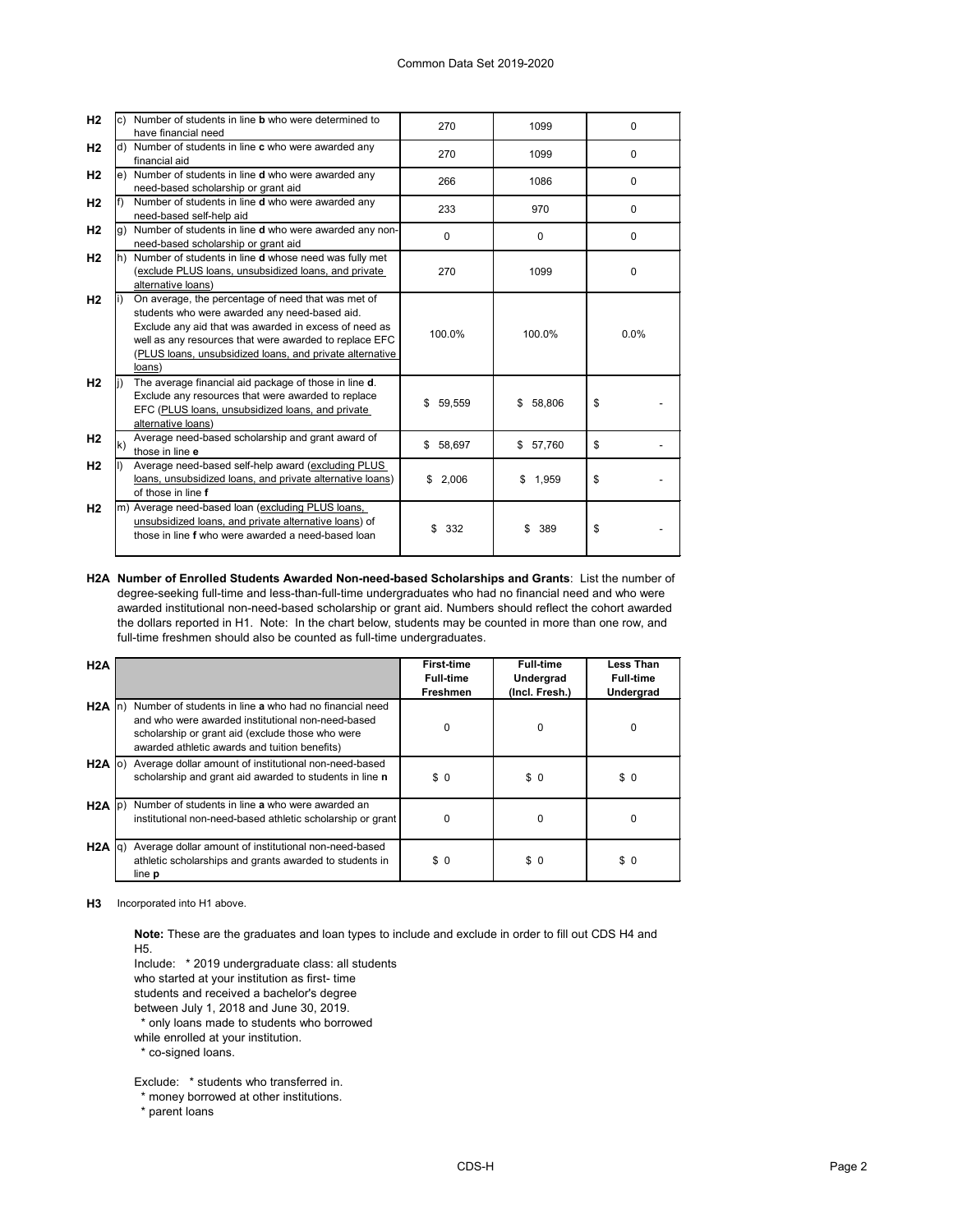**g p**

\* students who did not graduate or who graduated with another degree or certificate (but no bachelor's degree)

| H4 | Provide the number of students in the 2019 undergraduate class who started at your<br>institution as first-time students and received a bachelor's degree between July 1, 2018<br>and June 30, 2019. Exclude students who transferred into your institution |     |
|----|-------------------------------------------------------------------------------------------------------------------------------------------------------------------------------------------------------------------------------------------------------------|-----|
|    |                                                                                                                                                                                                                                                             | 456 |

**H5** Number and percent of students in class (defined in H4 above) borrowing from federal, non-federal, and any loan sources, and the average (or mean) amount borrowed. NOTE: The "Average per-undergraduate-borrower cumulative principal borrowed," is designed to provide better information about student borrowing from federal and nonfederal (institutional, state, commercial) sources. The numbers, percentages, and averages for each row should be based only on the loan source specified for the particular row. For example, the federal loans average (row b) should only be the cumulative average of federal loans and the private loans average (row

e) should only be the cumulative average of private loans.

**H5**

a) Any loan program: Federal Perkins, Federal Stafford Subsidized and Unsubsidized, institutional, state, private loans that your institution is aware of, etc. Include both Federal Direct Student Loans and Federal Family Education Loans. 127 | 28.00% | \$22,629 b) Federal loan programs: Federal Perkins, Federal Stafford Subsidized and Unsubsidized. Include both Federal Direct Student Loans and Federal Family Education Loans. 100 22.00% \$14,967 c) Institutional loan programs.  $\begin{array}{ccc} \hline \end{array}$  46  $\begin{array}{ccc} \hline \end{array}$  10.00%  $\begin{array}{ccc} \hline \end{array}$  \$2,793 d) State loan programs.  $\begin{array}{ccc} 0 & 0 \\ 0 & 0 \end{array}$  0.00%  $\begin{array}{ccc} 0.00 & 0.00 \\ 0.00 & 0.00 \end{array}$ e) Private student loans made by a bank or  $\frac{1}{27}$  8.00% \$46,247 ender. **undergraduateborrower cumulative principal borrowed from the types of loans specified in the first column (nearest \$1) Percent of the class (defined above) who borrowed from the types of loans specified in the first column (nearest 1%) Number in the class (defined in H4 above) who borrowed from the types of loans specified in the Source/Type of Loan first column** 

#### **Aid to Undergraduate Degree-seeking Nonresident Aliens** (Note: Report numbers and dollar amounts for the same academic year checked in item H1.)

**H6** Indicate your institution's policy regarding institutional scholarship and grant aid for undergraduate degreeseeking nonresident aliens:

| H <sub>6</sub> | Institutional need-based scholarship or grant aid is available     |  |
|----------------|--------------------------------------------------------------------|--|
| H <sub>6</sub> | Institutional non-need-based scholarship or grant aid is available |  |
| H <sub>6</sub> | Institutional scholarship or grant aid is not available            |  |

| H <sub>6</sub> | If institutional financial aid is available for undergraduate degree-seeking nonresident<br>aliens, provide the number of undergraduate degree-seeking nonresident aliens who |             |
|----------------|-------------------------------------------------------------------------------------------------------------------------------------------------------------------------------|-------------|
|                | were awarded need-based or non-need-based aid:                                                                                                                                | 133         |
| H <sub>6</sub> | Average dollar amount of institutional financial aid awarded to undergraduate degree-<br>seeking nonresident aliens:                                                          | \$69,434    |
| H <sub>6</sub> | Total dollar amount of institutional financial aid awarded to undergraduate degree-<br>seeking nonresident aliens:                                                            | \$9,165,282 |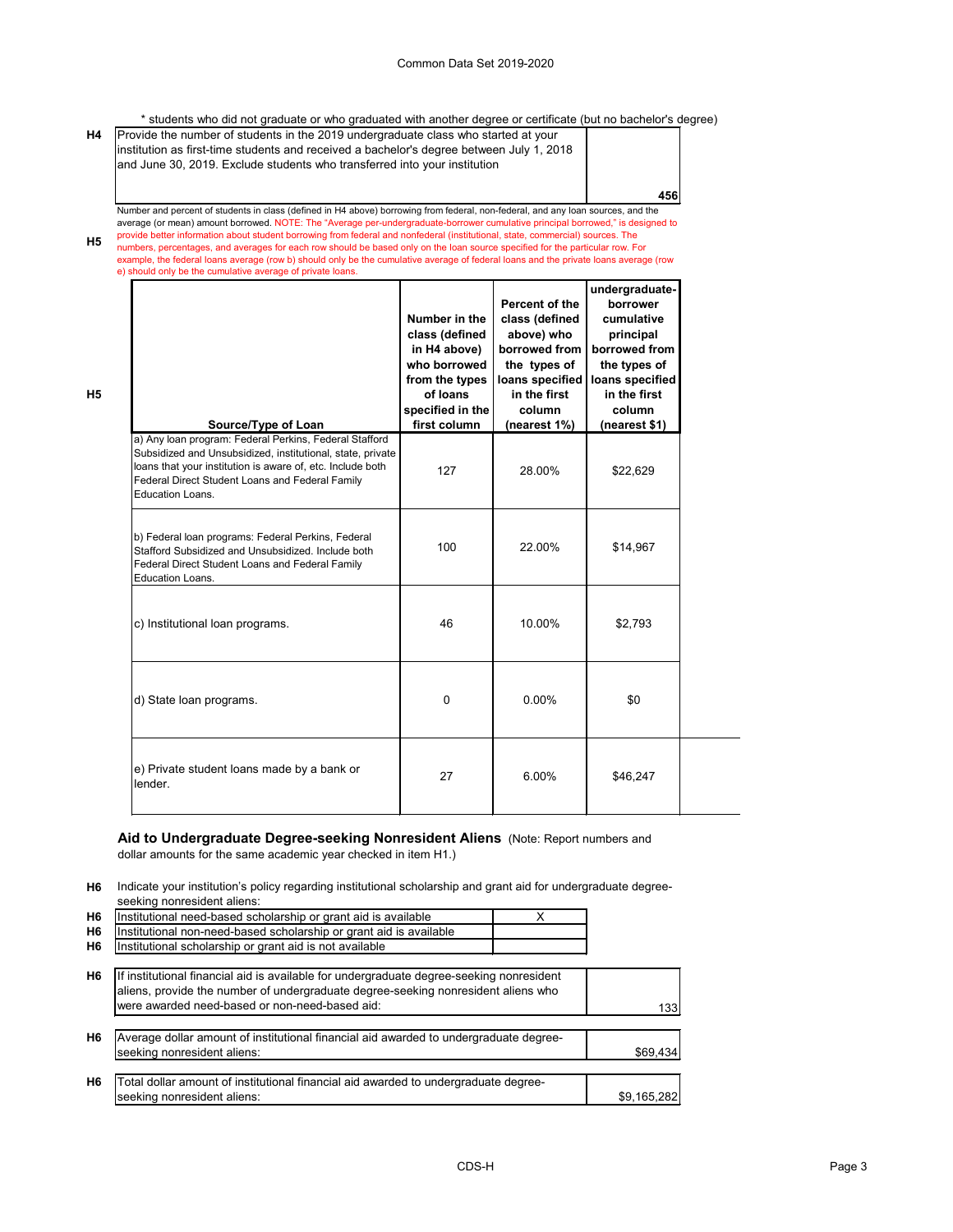| H7 Check off all financial aid forms nonresident alien first-year financial aid applicants must submit: |  |  |  |  |  |
|---------------------------------------------------------------------------------------------------------|--|--|--|--|--|
|---------------------------------------------------------------------------------------------------------|--|--|--|--|--|

| <b>H7</b> | Institution's own financial aid form              |  |
|-----------|---------------------------------------------------|--|
| H7        | <b>CSS/Financial Aid PROFILE</b>                  |  |
| H7        | International Student's Financial Aid Application |  |
| <b>H7</b> | International Student's Certification of Finances |  |
| <b>H7</b> | Other (specify): Income documentation             |  |
|           |                                                   |  |

## **Process for First-Year/Freshman Students**

| H8 Check off all financial aid forms domestic first-year (freshman) financial aid applicants must submit: |  |  |  |
|-----------------------------------------------------------------------------------------------------------|--|--|--|
|                                                                                                           |  |  |  |

| H <sub>8</sub> | IFAFSA                                 |  |
|----------------|----------------------------------------|--|
| H <sub>8</sub> | IInstitution's own financial aid form_ |  |
| H <sub>8</sub> | <b>ICSS/Financial Aid PROFILE</b>      |  |
| H <sub>8</sub> | <b>I</b> State aid form                |  |
| H <sub>8</sub> | <b>INoncustodial PROFILE</b>           |  |
| H <sub>8</sub> | Business/Farm Supplement               |  |
| H <sub>8</sub> | Other (specify): Income documentation  |  |
|                |                                        |  |

| H9 |  |  | Indicate filing dates for first-year (freshman) students: |  |
|----|--|--|-----------------------------------------------------------|--|
|----|--|--|-----------------------------------------------------------|--|

| H <sub>9</sub> | Priority date for filing required financial aid forms:             |  |
|----------------|--------------------------------------------------------------------|--|
| H9             | Deadline for filing required financial aid forms:                  |  |
| <b>H9</b>      | No deadline for filing required forms (applications processed on a |  |
|                | rolling basis):                                                    |  |

**H10** Indicate notification dates for first-year (freshman) students (answer a or b):

|                 | <b>H10</b> $ a $ Students notified on or about (date): |     |    |
|-----------------|--------------------------------------------------------|-----|----|
| H <sub>10</sub> |                                                        | Yes | No |
|                 | <b>H10</b> $ b $ Students notified on a rolling basis: |     |    |
| H <sub>10</sub> | If yes, starting date:                                 |     |    |

**H11** Indicate reply dates:

| <b>H11</b> Students must reply by (date): |                       |  |
|-------------------------------------------|-----------------------|--|
| <b>H11</b> for within                     | weeks of notification |  |

# **Types of Aid Available**

Please check off all types of aid available to undergraduates at your institution:

**H12** Loans

|                 | H12 FEDERAL DIRECT STUDENT LOAN PROGRAM (DIRECT LOAN) |   |
|-----------------|-------------------------------------------------------|---|
| H <sub>12</sub> | Direct Subsidized Stafford Loans                      | x |
| H <sub>12</sub> | Direct Unsubsidized Stafford Loans                    | х |
| H12             | Direct PLUS Loans                                     | Х |
|                 |                                                       |   |
|                 | <b>H12</b>   Federal Perkins Loans                    |   |
|                 | <b>H12</b>   Federal Nursing Loans                    |   |
| H <sub>12</sub> | State Loans                                           |   |
| H12             | College/university loans from institutional funds     | х |
| H <sub>12</sub> | Other (specify):                                      |   |
|                 |                                                       |   |
|                 |                                                       |   |

#### **H13** Scholarships and Grants

|                 | <b>H13</b> NEED-BASED:                                                   |  |
|-----------------|--------------------------------------------------------------------------|--|
|                 | H <sub>13</sub>   Federal Pell                                           |  |
| H <sub>13</sub> | <b>SEOG</b>                                                              |  |
|                 | H13 State scholarships/grants                                            |  |
|                 | <b>H13</b> Private scholarships                                          |  |
|                 | H13 College/university scholarship or grant aid from institutional funds |  |
|                 | <b>H13</b> United Negro College Fund                                     |  |
|                 | <b>H13</b> Federal Nursing Scholarship                                   |  |
|                 | <b>H13</b> Other (specify):                                              |  |
|                 |                                                                          |  |

|     | <b>H14</b> Check off criteria used in awarding institutional aid. Check all that apply. |                |            |
|-----|-----------------------------------------------------------------------------------------|----------------|------------|
| H14 |                                                                                         | Non-Need Based | Need-Based |